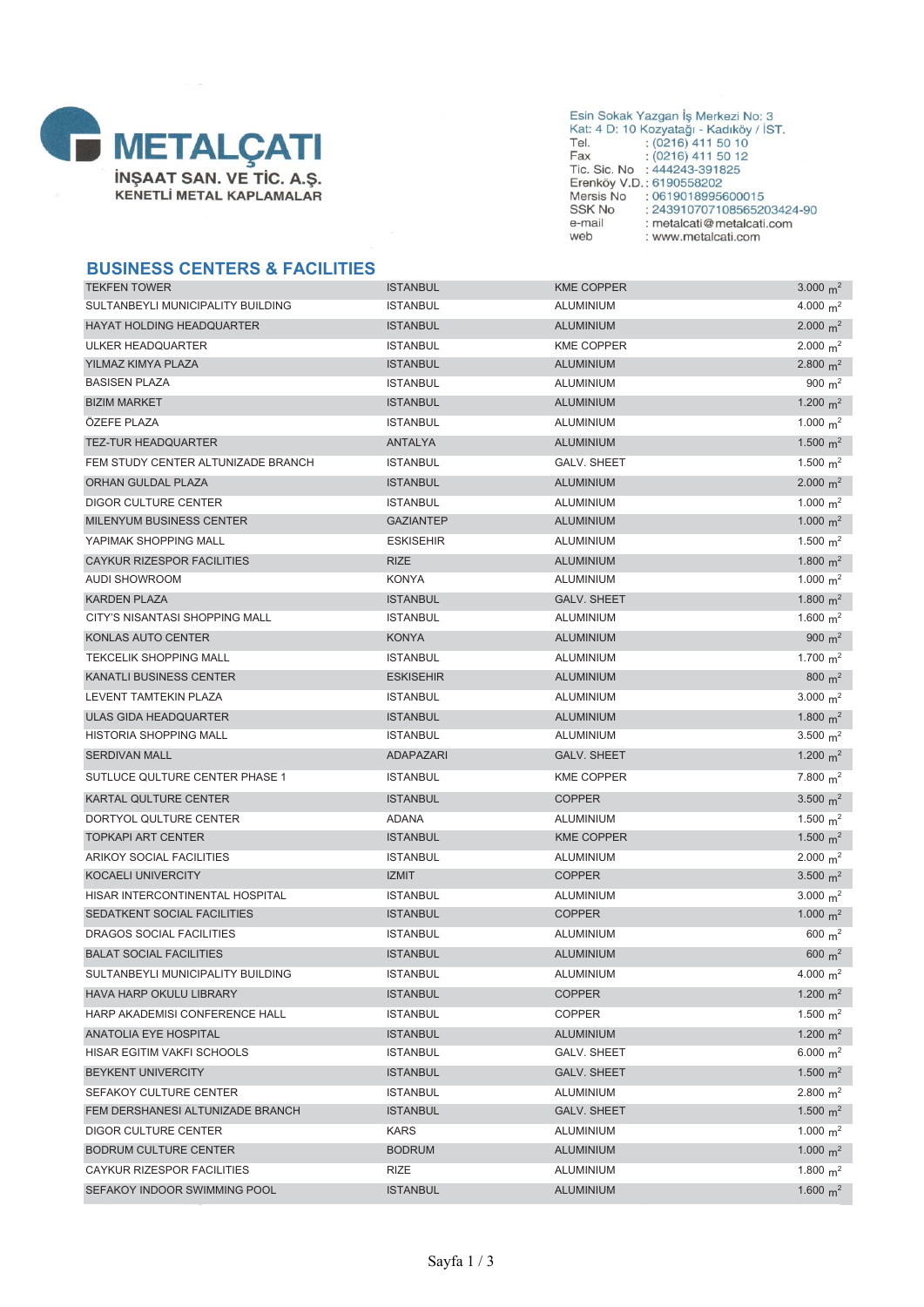

## Esin Sokak Yazgan İş Merkezi No: 3<br>
Kat: 4 D: 10 Kozyatağı - Kadıköy / İST.<br>
Tel. : (0216) 411 50 10<br>
Fax : (0216) 411 50 12<br>
Tic. Sic. No : 444243-391825<br>
Erenköy V.D.: 6190558202<br>
Erenköy V.D.: 6190558202 Mersis No : 0619018995600015<br>SSK No : 0619018995600015<br>SSK No : 243910707108565203424-90 e-mail : metalcati@metalcati.com web : www.metalcati.com

#### **INDUSTRY FACILITIES**

| LINEADECOR FACTORY  | <b>GEBZE</b>    | <b>GALV, SHEET</b> | 14000 $m2$           |
|---------------------|-----------------|--------------------|----------------------|
| OZTAS SOCKS FACTORY | <b>ISTANBUL</b> | ALUMINIUM          | $3500 \; \text{m}^2$ |
| GEZER ENDUSTRI A.S. | <b>GEBZE</b>    | <b>GALV, SHEET</b> | $750 \; \text{m}^2$  |
| TUMRAY FACTORY      | <b>GEBZE</b>    | <b>GALV, SHEET</b> | $2500 \; \text{m}^2$ |

#### **HOTELS**

| SUNGATE PORT ROYAL 7*           | ANTALYA          | <b>ALUMINIUM</b> | 30000 $m^2$        |
|---------------------------------|------------------|------------------|--------------------|
| RIXOS PREMIUM HOTEL 7*          | ANTALYA          | ALUMINIUM        | 18000 $m^2$        |
| <b>CALISTA HOTEL 5*</b>         | <b>ANTALYA</b>   | <b>ALUMINIUM</b> | 19000 $m^2$        |
| <b>TITANIC HOTEL 5*</b>         | ANTALYA          | ALUMINIUM        | 1200 $m^2$         |
| SILENCE BEACH RESORT 5*         | ANTALYA          | <b>ALUMINIUM</b> | 3500 $m^2$         |
| SILENCE PARK RESORT 5*          | ANTALYA          | ALUMINIUM        | 6000 $m^2$         |
| <b>CORNIELLA DELUXE RES. 5*</b> | <b>ANTALYA</b>   | <b>ALUMINIUM</b> | 1200 $m^2$         |
| CORNIELLA GOLF CLUB             | ANTALYA          | <b>ALUMINIUM</b> | 1500 $m2$          |
| <b>GLORIA RESORT 5*</b>         | <b>ANTALYA</b>   | <b>ALUMINIUM</b> | 3500 $m2$          |
| <b>GLORIA GOLF RESORT</b>       | ANTALYA          | ALUMINIUM        | 1000 $m^2$         |
| <b>TEZ-TUR</b>                  | <b>ANTALYA</b>   | <b>ALUMINIUM</b> | 1100 $m^2$         |
| PIRIL HOTEL 5*                  | <b>IZMIR</b>     | ALUMINIUM        | $2000 \text{ m}^2$ |
| <b>SUMAHAN HOTEL 5*</b>         | <b>ISTANBUL</b>  | <b>ALUMINIUM</b> | 1000 $m^2$         |
| FOUR SEASONS HOTEL 5*           | <b>ISTANBUL</b>  | <b>COPPER</b>    | 6000 $m^2$         |
| <b>HEGSAGONE HOTEL 5*</b>       | <b>ISTANBUL</b>  | <b>ALUMINIUM</b> | 1200 $m^2$         |
| GÜRAL HOTEL 5*                  | <b>KIRKPINAR</b> | ALUMINIUM        | 8500 $m^2$         |
| <b>GRANADA HOTEL</b>            | <b>ALANYA</b>    | <b>ALUMINIUM</b> | 4000 $m^2$         |
| SHERATON BAKIRKOY               | <b>ISTANBUL</b>  | ALUMINIUM        | 3000 $m2$          |
| <b>MESA YAMAÇ EVLER</b>         | <b>ISTANBUL</b>  | <b>ALUMINIUM</b> | 6000 $m2$          |
| YAPI KREDI KORAY IST. ZEN       | <b>ISTANBUL</b>  | ALUMINIUM        | $2500 \text{ m}^2$ |
| <b>LAGUN SINPAS</b>             | <b>ISTANBUL</b>  | <b>ALUMINIUM</b> | 19000 $m^2$        |
| <b>KEMER HILL</b>               | <b>ISTANBUL</b>  | <b>KME ZINC</b>  | 1500 $m^2$         |
| <b>MAXIMUM EVLERI</b>           | <b>ISTANBUL</b>  | <b>ALUMINIUM</b> | 2200 $m^2$         |
| <b>MILENYUM PARK EVLERI</b>     | <b>ISTANBUL</b>  | ALUMINIUM        | 15000 $m^2$        |
| ARTE VERDE KONUTLARI            | <b>ISTANBUL</b>  | <b>ALUMINIUM</b> | 3800 $m^2$         |
| NAKKASTEPE VILLALARI            | <b>ISTANBUL</b>  | <b>COPPER</b>    | 2000 $m^2$         |
| <b>GURBUZ ARIOGLU VILLASI</b>   | <b>ISTANBUL</b>  | <b>COPPER</b>    | 1000 $m^2$         |
| SERDAR ORTAÇ VILLASI            | <b>ISTANBUL</b>  | ALUMINIUM        | 750 $m^2$          |
| YESILKOY KONAKLARI              | <b>ISTANBUL</b>  | <b>ALUMINIUM</b> | 3000 $m2$          |
| <b>VISNE EVLERI</b>             | ESKISEHIR        | <b>ALUMINIUM</b> | 3000 $m2$          |
| <b>ACARKENT VILLA</b>           | <b>ISTANBUL</b>  | <b>ZINC</b>      | 500 $m^2$          |
| <b>FULYA TERRACE</b>            | <b>ISTANBUL</b>  | ALUMINIUM        | 3500 $m2$          |
| <b>ISTANBUL LIFE</b>            | <b>ISTANBUL</b>  | <b>ALUMINIUM</b> | 1500 $m^2$         |
| <b>HILLPARK EVLERI</b>          | <b>ISTANBUL</b>  | ALUMINIUM        | 5500 $m2$          |
| <b>FULYA TERRACE</b>            | <b>ISTANBUL</b>  | <b>ALUMINIUM</b> | $2700 \text{ m}^2$ |